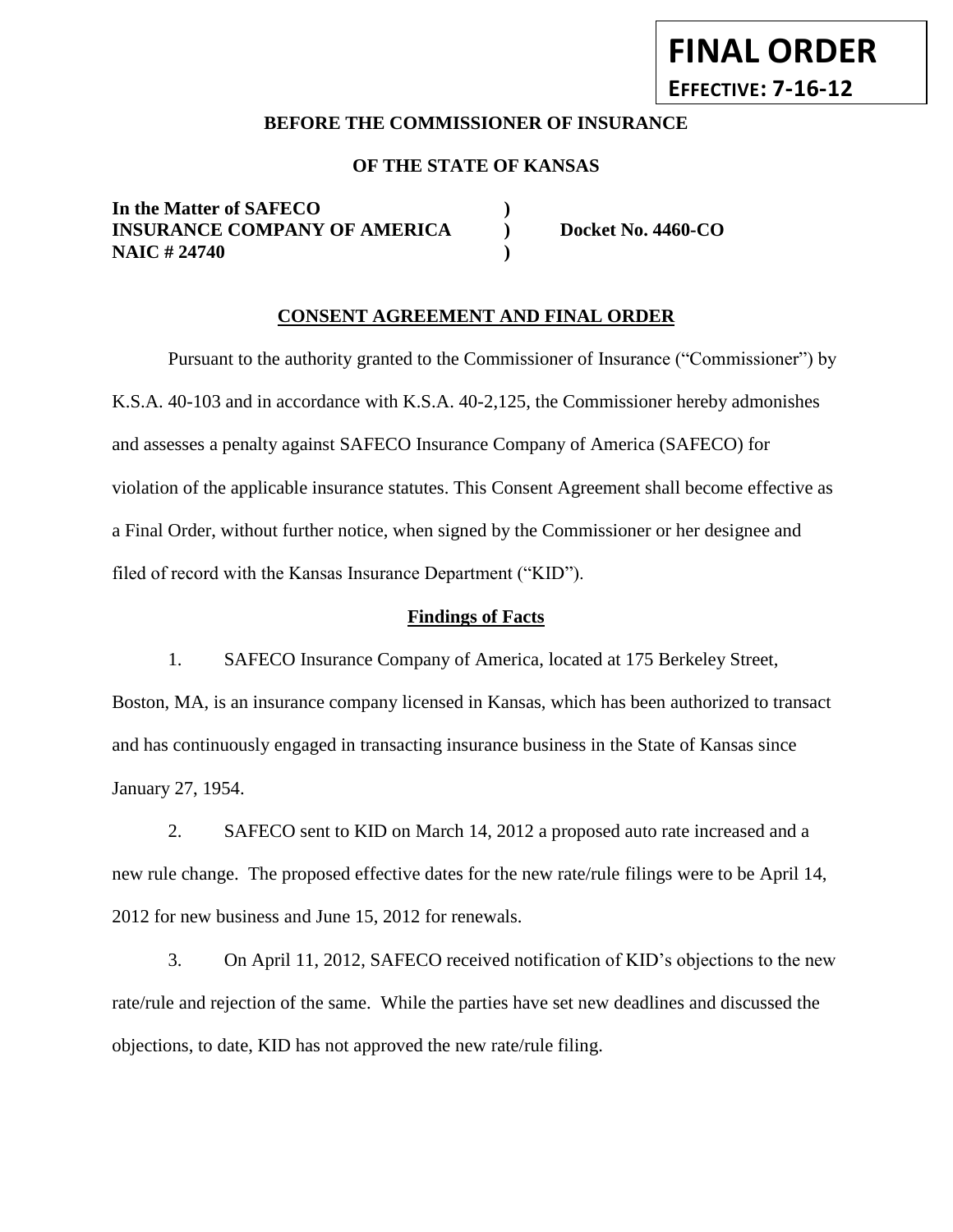4. Although the Commissioner of Insurance has not approved the new rule/rate,

SAFECO issued over 800 new business policies.

### **Applicable Law**

K.S.A. 40-103 states:

"The commissioner of insurance shall have general supervision, control and regulation of corporations, companies, associations, societies, exchanges, partnerships, or persons authorized to transact the business of insurance, indemnity or suretyship in this state and shall have the power to make all reasonable rules and regulations necessary to enforce the laws of this state relating thereto."

### K.S.A. 40-955(c) states:

"Any rate filing for the basic coverage required by K.S.A. 40-3401 *et seq*. and amendment thereto, loss costs filings for workers compensation, and rates for assigned risk plans established by article 21 of chapter 40 of the Kansas Statutes Annotated or rules and regulations established by the commissioner shall require approval by the commissioner before its use by the insurer in this state. As soon as reasonably possible after such filing has been made, the commissioner shall in writing approve or disapprove the same, except that any filing shall be deemed approved unless disapproved within 30 days of receipt of the filing."

K.S.A.  $40-2,125(a)(1)$  states, in pertinent part:

"If the commissioner determines after notice and opportunity for a hearing that any person has engaged in or is engaging in any act or practice constituting a violation of any provision of Kansas insurance statutes or any rule and regulation or order thereunder, the commissioner may in the exercise of discretion, order any one or more of the following:

(1) Payment of a monetary penalty of not more than \$1,000 for each and every act or violation, unless the person knew or reasonably should have known such person was in violation of the Kansas insurance statutes or any rule or regulation or order thereunder, in which case the penalty shall be not more than \$2,000 for each and every act or violation."

## **Conclusions of Law**

The Commissioner has jurisdiction over SAFECO and the subject matter of this

proceeding and based on Paragraphs #1 through #4 and the Applicable Law enumerated above.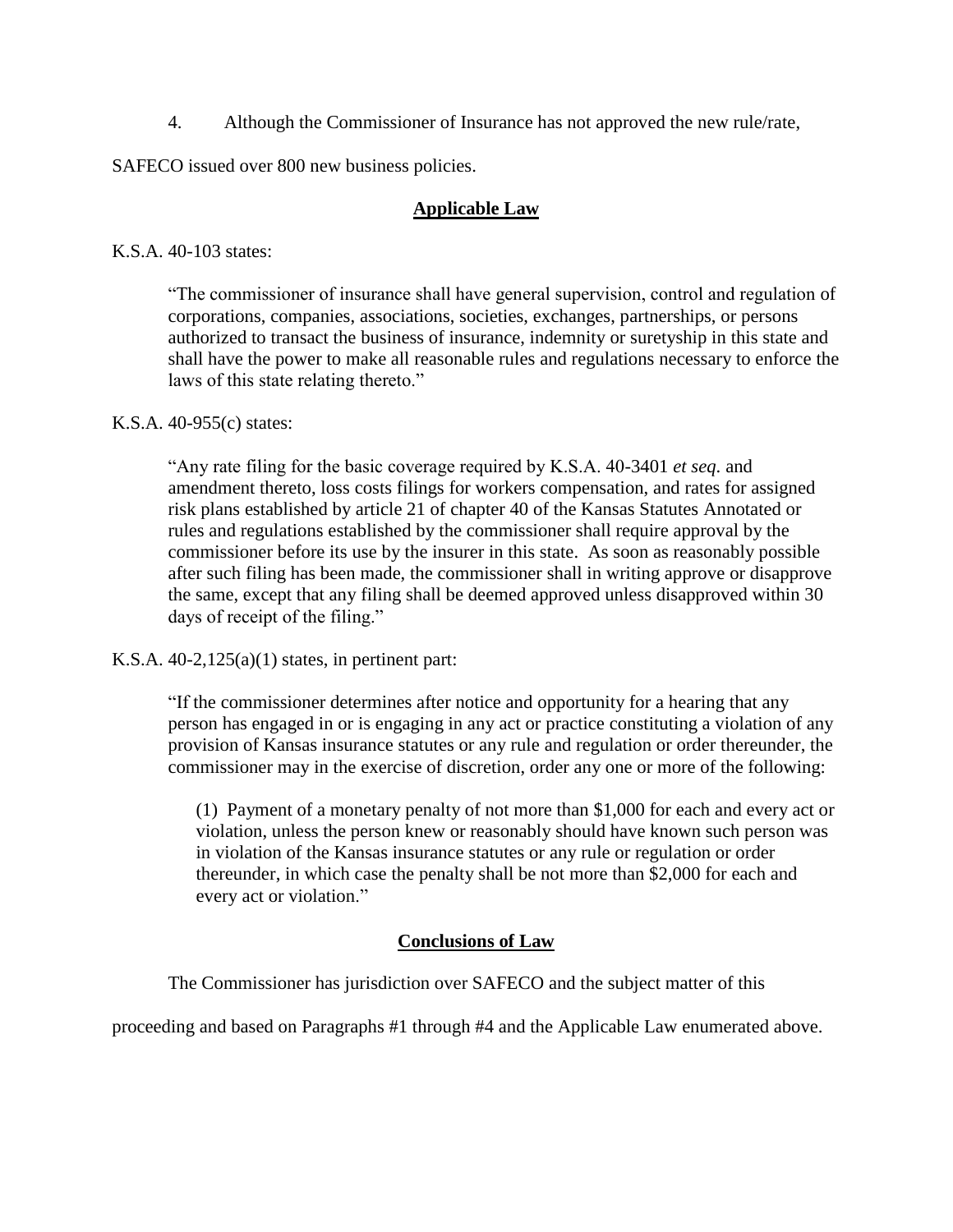## **IT IS THEREFORE ORDERED BY THE COMMISSIONER OF INSURANCE:**

1. SAFECO's implementation of a new rate/rule in Kansas without the prior

approval of the Commissioner of Insurance constitutes a violation of K.S.A. 40-955(c).

2. Pursuant to K.S.A. 40-2,123(a)(1), SAFECO is hereby ordered to pay a monetary

penalty, due and payable to the Kansas Insurance Department, in the amount of FIVE

THOUSAND DOLLARS (\$5,000) for its above-state violation of K.S.A. 40-955(c).

3. Pursuant to K.S.A. 77-415(b)(2)(A), this order is designated by KID as precedent.

# **IT IS SO ORDERED THIS \_\_\_16th\_\_\_ DAY OF JULY, 2012, IN THE CITY OF TOPEKA, COUNTY OF SHAWNEE, STATE OF KANSAS.**



 $\angle$ s/ Sandy Praeger $\angle$ Sandy Praeger Commissioner of Insurance BY:

\_/s/ Zachary J.C. Anshutz\_\_\_\_\_\_\_\_\_\_\_\_ Zachary J.C. Anshutz General Counsel

## **Stipulation**

The undersigned stipulates and agrees to the above findings fact and conclusions of law and waives its rights to administrative hearing and judicial review of the Commissioner's Order.

> \_/s/ Patty McCollum\_\_\_\_\_\_\_\_\_\_\_\_\_\_\_\_ \_7-9-2012\_\_\_\_ Patty McCollum (Date) Assistant Vice President Compliance Director Safeco Insurance Company of America